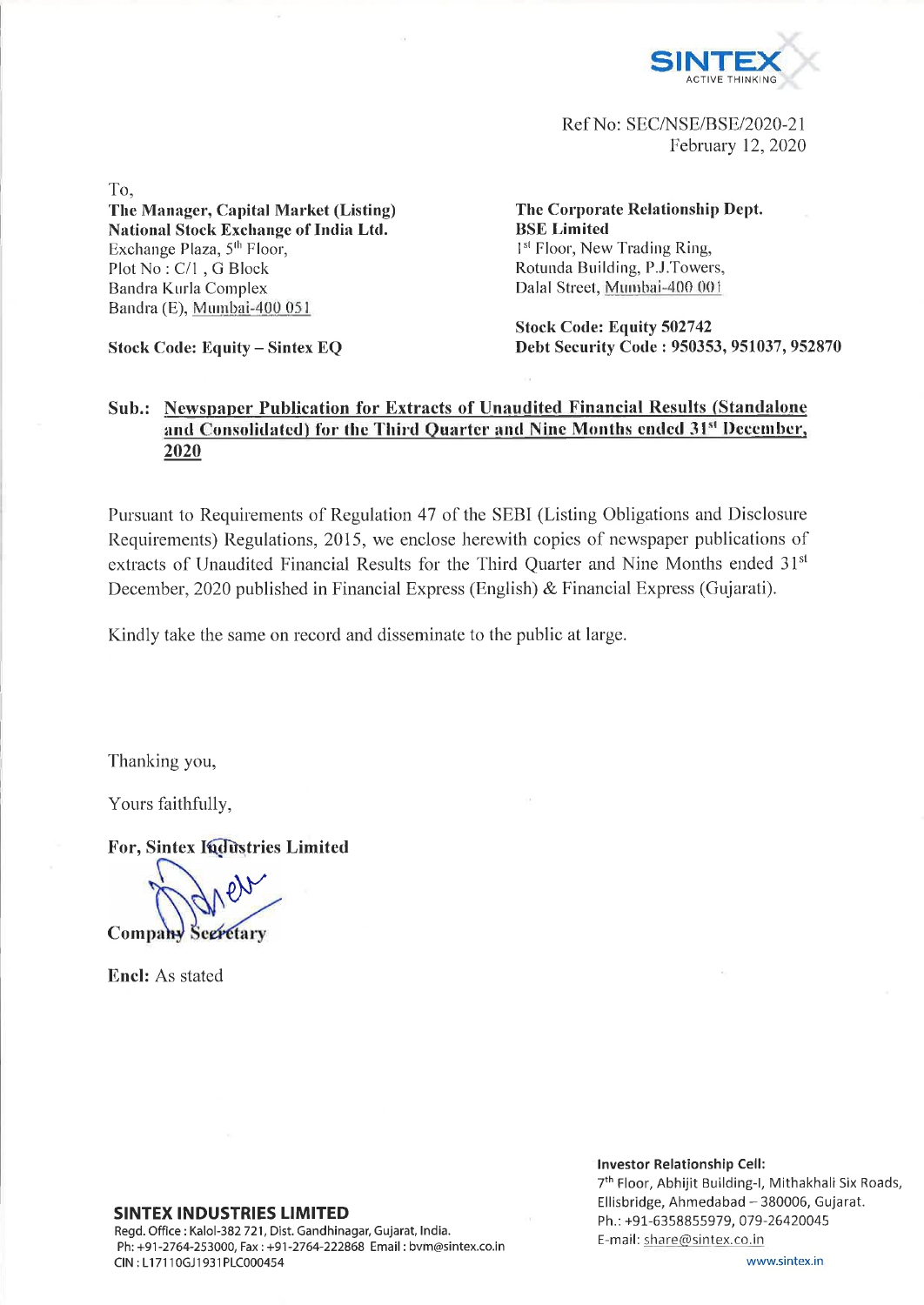| FRIDAY, FEBRUARY 12, 2021 |  |
|---------------------------|--|
|---------------------------|--|

## [WWW.FINANCIALEXPRESS.COM](http://WWW.FINANCIALEXPRESS.COM)

**Africa** 

# 30

 $\sim$ 

 $( )$ 

# **FINANCIAL EXPRESS**

| Sr.<br><b>No</b>                                                                                                                                                                                                                                                                                                                                                                                                                                                                                                                                                                                                                                                                                                                                                                                                                                                                                                          | <b>Particulars</b>                                                                                                                          | Quarter<br>ended<br>31/12/2020 | anded<br>31/12/2020 | <b>Nine Months Corresponding</b><br>Quarter ended<br>31/12/2019 |  |  |  |  |
|---------------------------------------------------------------------------------------------------------------------------------------------------------------------------------------------------------------------------------------------------------------------------------------------------------------------------------------------------------------------------------------------------------------------------------------------------------------------------------------------------------------------------------------------------------------------------------------------------------------------------------------------------------------------------------------------------------------------------------------------------------------------------------------------------------------------------------------------------------------------------------------------------------------------------|---------------------------------------------------------------------------------------------------------------------------------------------|--------------------------------|---------------------|-----------------------------------------------------------------|--|--|--|--|
| $\mathbf{A}$                                                                                                                                                                                                                                                                                                                                                                                                                                                                                                                                                                                                                                                                                                                                                                                                                                                                                                              | <b>Extract Of Consolidated Financial Results</b>                                                                                            | (Unaudited)                    | (Unaudited)         | <b>(Unaudited)</b>                                              |  |  |  |  |
|                                                                                                                                                                                                                                                                                                                                                                                                                                                                                                                                                                                                                                                                                                                                                                                                                                                                                                                           | Total income from operations (Net)                                                                                                          | 523.66                         | 974.09              | 421MOS                                                          |  |  |  |  |
| 2.                                                                                                                                                                                                                                                                                                                                                                                                                                                                                                                                                                                                                                                                                                                                                                                                                                                                                                                        | Net Profit/Loss for the period (before Tax, Exceptional and/or Extraordinary Items#)                                                        | (215.27)                       | (735.95)            | (290.62)                                                        |  |  |  |  |
| $\overline{\mathbf{3}}$                                                                                                                                                                                                                                                                                                                                                                                                                                                                                                                                                                                                                                                                                                                                                                                                                                                                                                   | Net Profit/Loss for the period before tax (after Exceptional and/or Extraordinary items#)                                                   | (215.27)                       | (735.95)            | (290.62)                                                        |  |  |  |  |
| 4.                                                                                                                                                                                                                                                                                                                                                                                                                                                                                                                                                                                                                                                                                                                                                                                                                                                                                                                        | Net Profit/Loss for the period after tax (after Exceptional and/or Extraordinary items#)                                                    | (214.99)                       | (1162.59)           | (292.76)                                                        |  |  |  |  |
| 5                                                                                                                                                                                                                                                                                                                                                                                                                                                                                                                                                                                                                                                                                                                                                                                                                                                                                                                         | Total Comprehensive Income for the period [Comprising Profit/Loss for the period (after<br>tax) and Other Comprehensive Income (after tax)] | (214.99)                       | (1162.59)           | (292.81)                                                        |  |  |  |  |
| ١ß.                                                                                                                                                                                                                                                                                                                                                                                                                                                                                                                                                                                                                                                                                                                                                                                                                                                                                                                       | <b>Equity Share Capital</b>                                                                                                                 | 59.41                          | 59.41               | 59.41                                                           |  |  |  |  |
| 7.                                                                                                                                                                                                                                                                                                                                                                                                                                                                                                                                                                                                                                                                                                                                                                                                                                                                                                                        | Earnings Per Share (of Re. 1/-each) 1. Basic:<br>2. Diluted:                                                                                | (3.62)<br>(3.62)               | (19.57)<br>(19.57)  | (4.93)<br>(4.93)                                                |  |  |  |  |
| (B)                                                                                                                                                                                                                                                                                                                                                                                                                                                                                                                                                                                                                                                                                                                                                                                                                                                                                                                       | Key numbers of Standalone Financial Results                                                                                                 |                                |                     |                                                                 |  |  |  |  |
| a                                                                                                                                                                                                                                                                                                                                                                                                                                                                                                                                                                                                                                                                                                                                                                                                                                                                                                                         | Total income from operations (Net)                                                                                                          | 544.48                         | 983.55              | 416.36                                                          |  |  |  |  |
| $\mathbf b$                                                                                                                                                                                                                                                                                                                                                                                                                                                                                                                                                                                                                                                                                                                                                                                                                                                                                                               | Net Profit/(Loss) Before Tax                                                                                                                | (212.09)                       | (1158.30)           | (289.43)                                                        |  |  |  |  |
| c.                                                                                                                                                                                                                                                                                                                                                                                                                                                                                                                                                                                                                                                                                                                                                                                                                                                                                                                        | Net Profit/(Loss) After Tax                                                                                                                 | (212.09)                       | (1158.16)           | (291.86)                                                        |  |  |  |  |
| Notes: 1. The Standalone and Consolidated Un-audited Financial Results were reviewed by the Audit Committee and approved by the Board of<br>Directors in their respective meetings held on February 11, 2021.<br>2. Previous parlod's figures have been regrouped/rearranged wherever necessary.<br>3. The above is an extract of the detailed format of Unaudited Quarterly Financial Results filed with the Stock Exchanges under Regulation 33 of<br>the SEBI (Listing Obligations and Disclosure Requirements) Regulations, 2015. The datailed Unaudited Quarterly Financial Results are<br>available on the wabsites of BSE and NSE at www.bseindla.com and www.nscindle.com respectively and also on the Company's wabsite<br>at www.sintex.in.<br>4. #-Exceptional and/or Extraordinary items adjusted in the Statement of Profit and Loss in accordance with Ind AS Rules / AS Rules, whichever<br>Is applicable. |                                                                                                                                             |                                |                     |                                                                 |  |  |  |  |

Date: February 11.2021 **For SINTEX INDUSTRIES LIMITED** Place: Ahmsdabad **RAHUL A. PATEL, CHAIRMAN & MANAGING DIRECTOR**